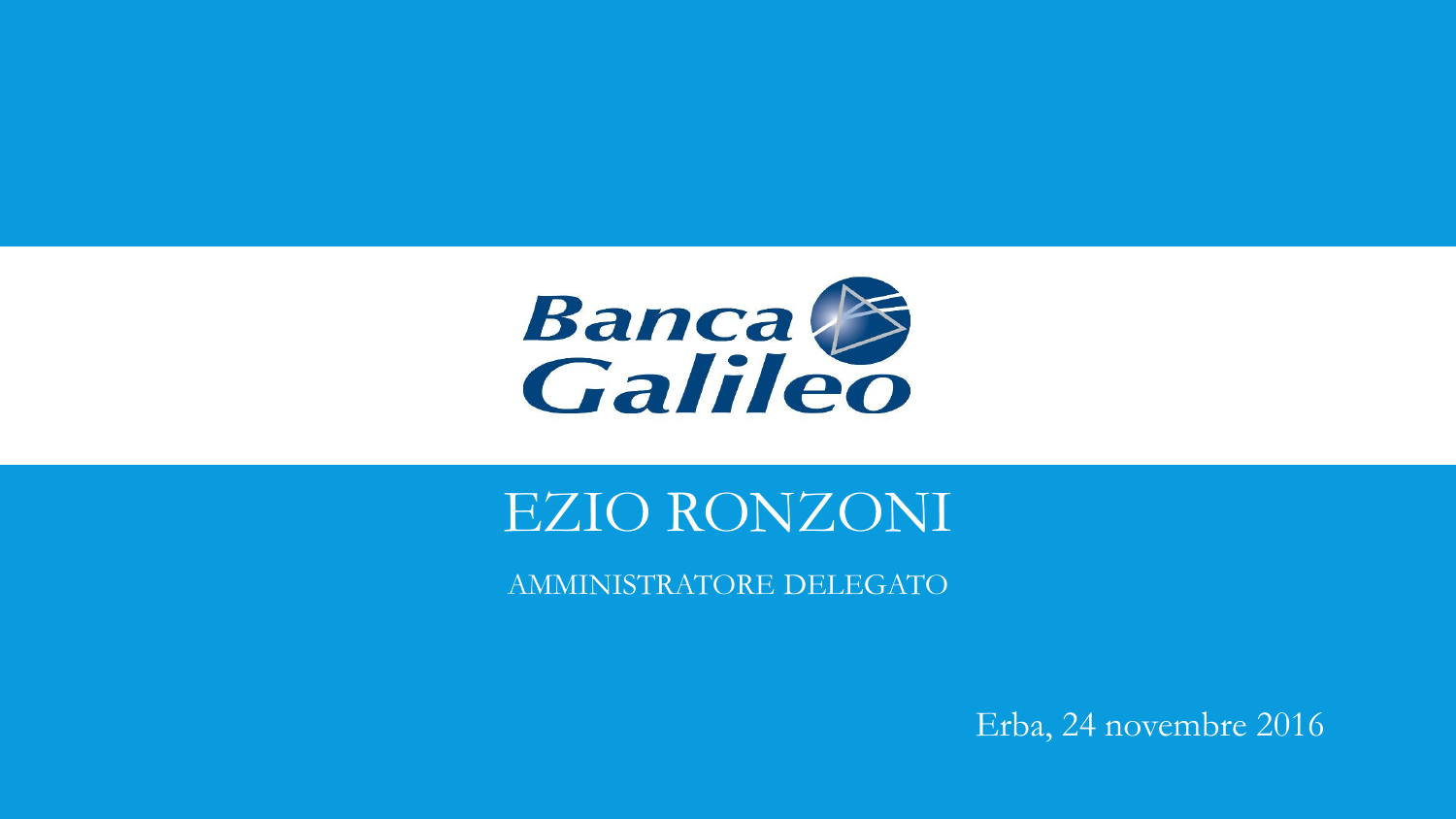# **BANCA GALILEO**



- BANCA GALILEO NASCE NEL 2002 PER OPERA DI UN RISTRETTO GRUPPO DI MANAGER CON ESPERIENZE NEL SETTORE CREDITIZIO, IMPRENDITORI E LIBERI PROFESSIONISTI.
- IL PROGETTO É FINALIZZATO A VALORIZZARE E TUTELARE IL RUOLO CENTRALE DEL CLIENTE/IMPRENDITORE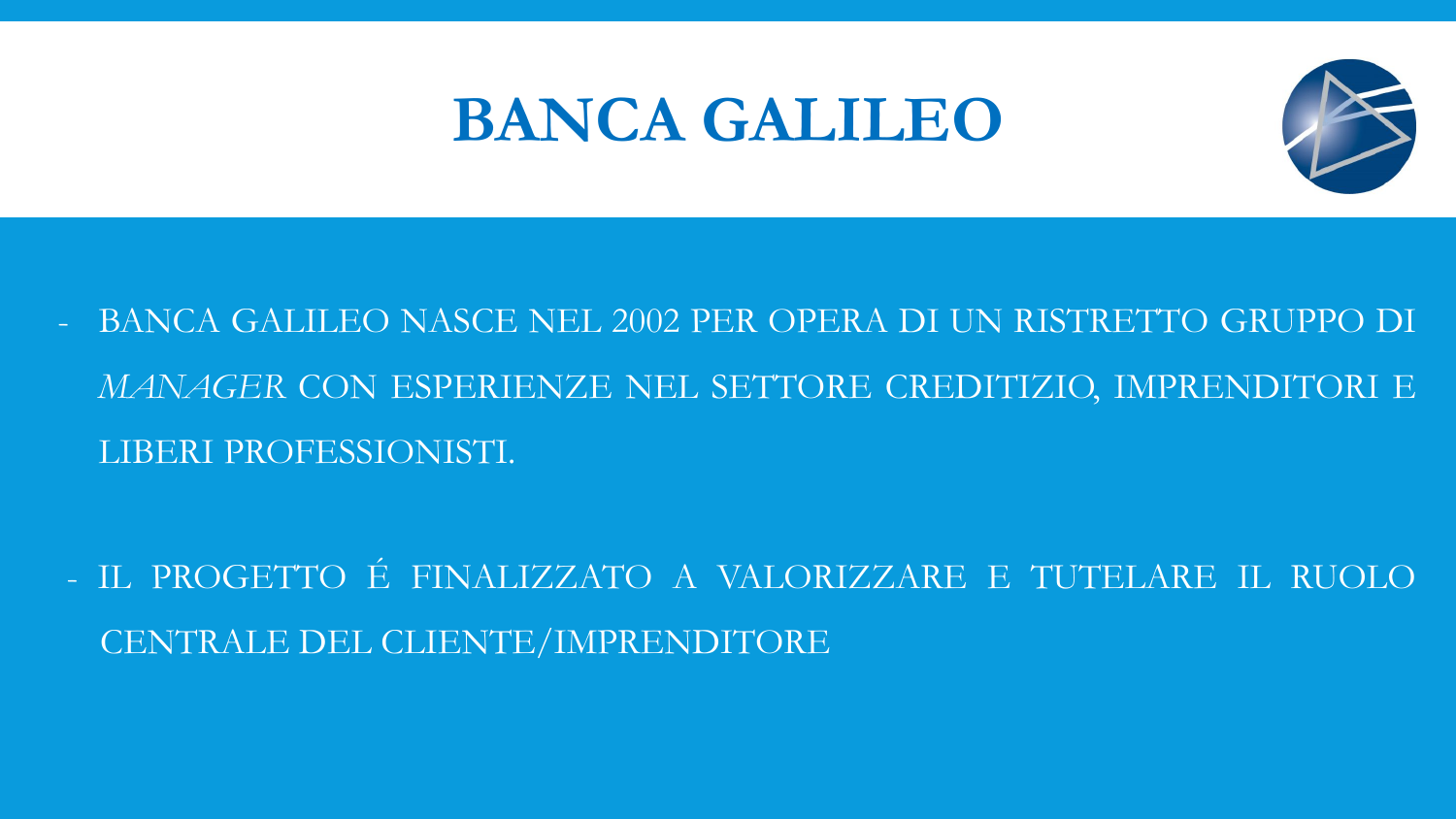### **CONTESTO**



#### IL PROCESSO DI AGGREGAZIONI/FUSIONI NEL COMPARTO BANCARIO

#### *DETERMINA*

#### - UNA «SPERSONALIZZAZIONE» DEL RAPPORTO BANCA – CLIENTE

- IL VENIR MENO DELLA CONOSCENZA DA PARTE DEL SISTEMA BANCARIO DELLE COMPETENZE TERRITORIALI RELATIVE AI DIVERSI SETTORI PRODUTTIVI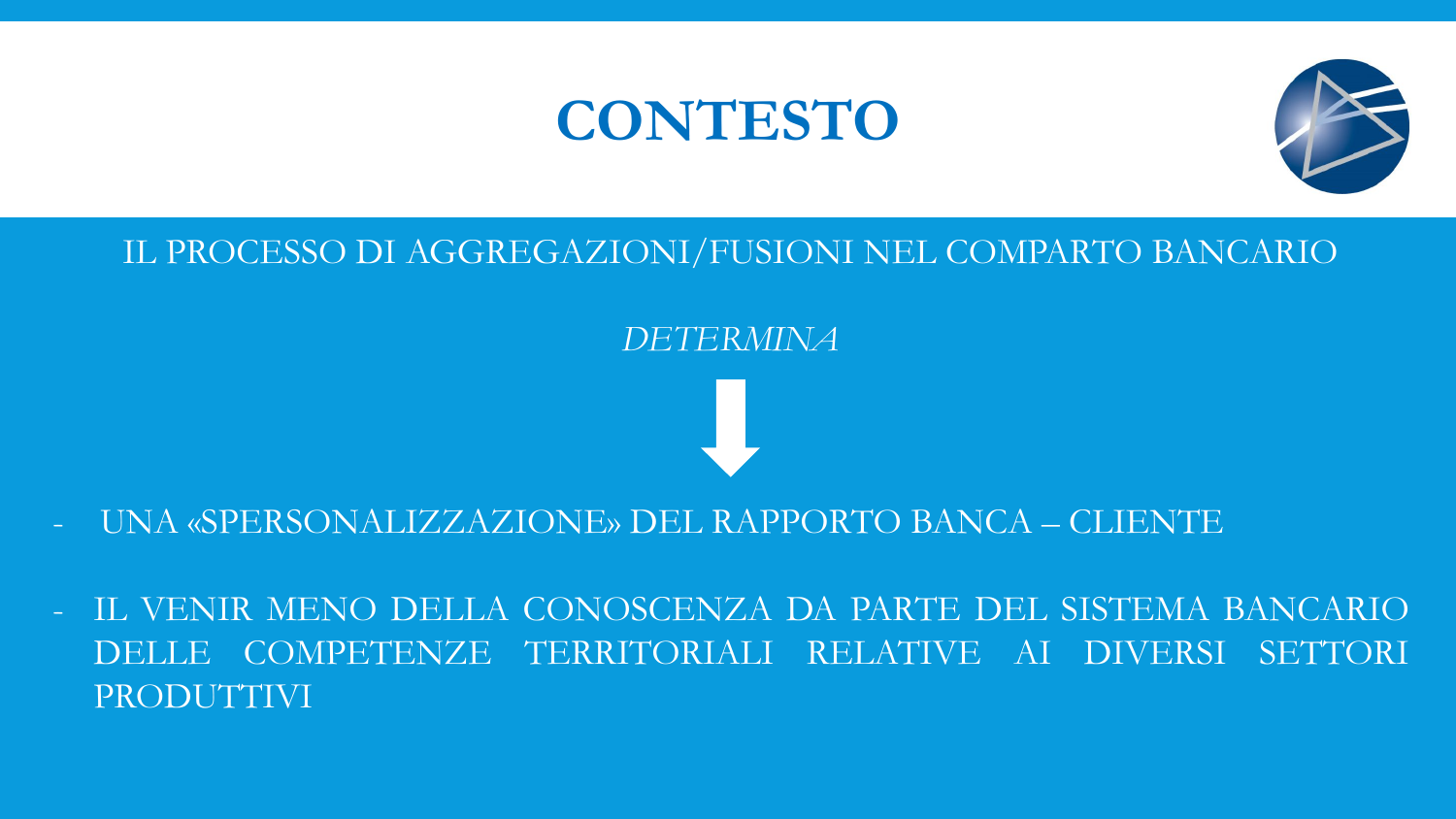# PRINCIPI /VALORI



FIN DALLA SUA COSTITUZIONE :

- SOLIDITÀ PATRIMONIALE
- CONTROLLO DEI RISCHI
- **INDIPENDENZA**
- FLESSIBILITA'

CARATTERIZZANO LO SPIRITO E IL MODUS OPERANDI DELLA BANCA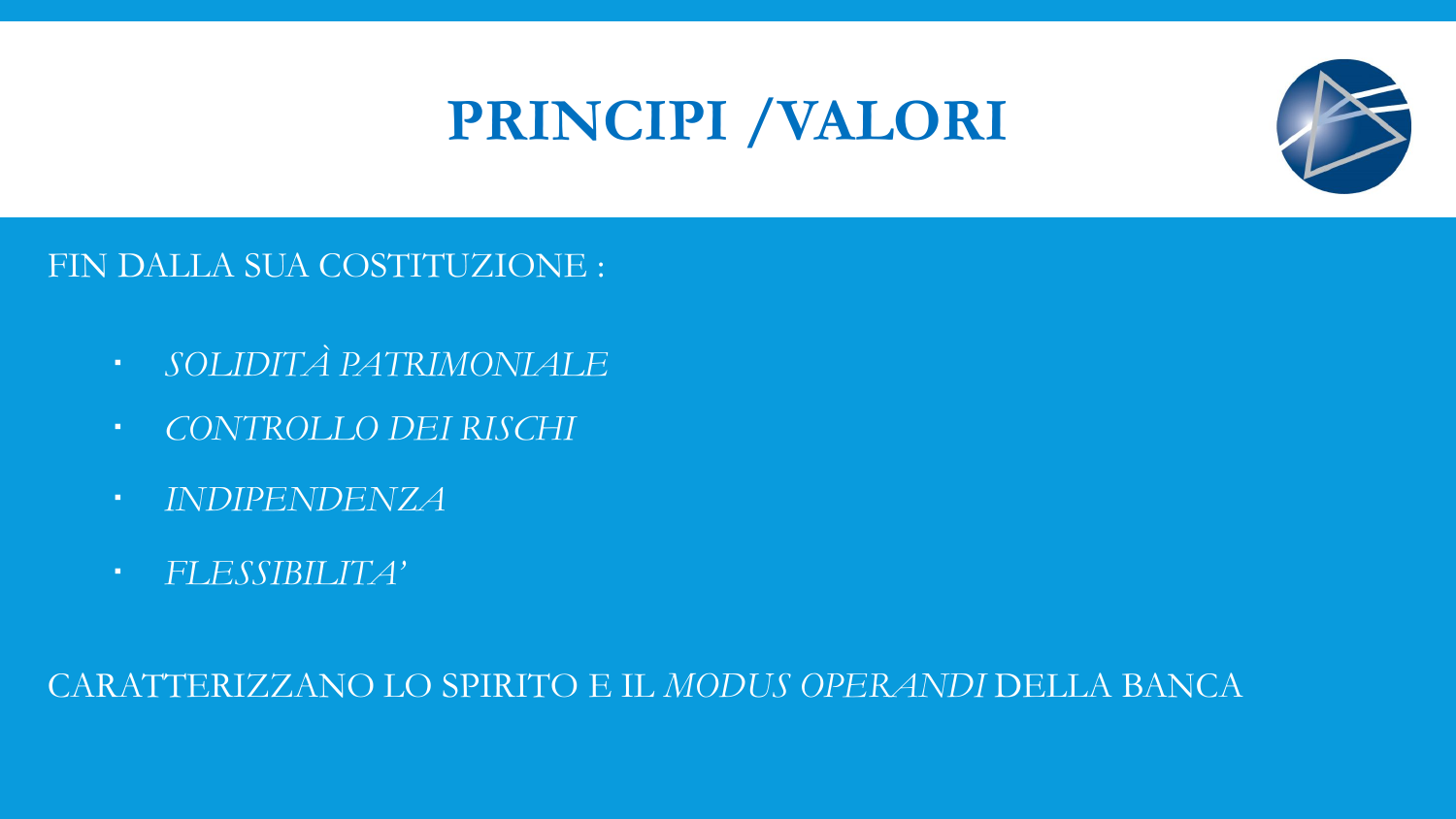# PERCHE' NASCE E SI AFFERMA **BANCA GALILEO**



- RISPONDERE IN TEMPI BREVI, CON SOLUZIONI AD HOC
- SAPER CONIUGARE IL RISCHIO DELL'INVESTIMENTO FINANZIARIO  $3)$ CON LE ASPETTATIVE DI RENDIMENTO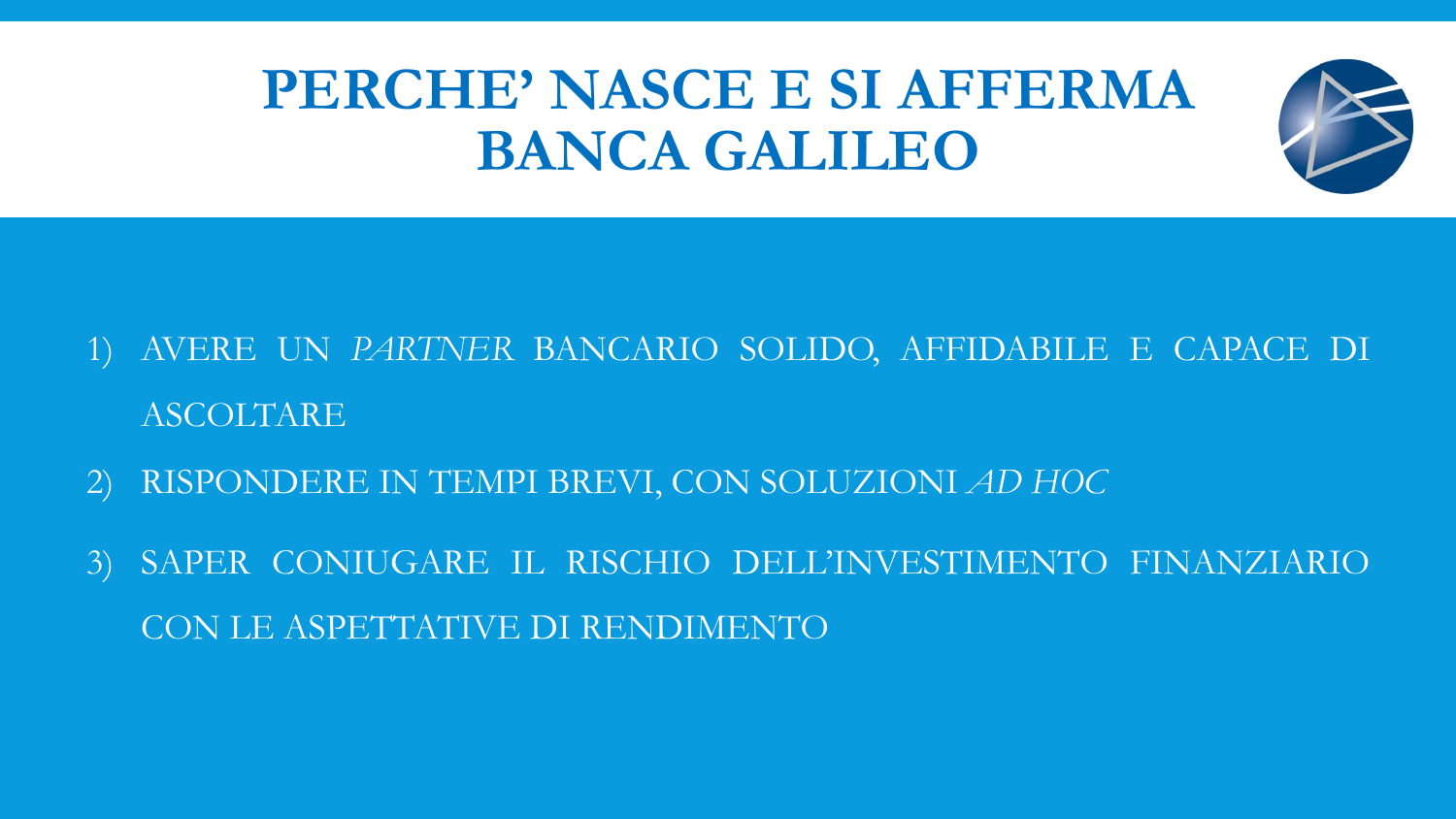# **LA «MISSION» DI BANCA GALILEO**



- 1) VALORIZZARE LA *CONOSCENZA* DEL TERRITORIO COME ELEMENTO CHIAVE PER CAPIRE LE DIVERSE ESIGENZE
- 2) COSTRUIRE UNA RELAZIONE DI *FIDUCIA,* FAVORENDO UNA MAGGIORE INTERAZIONE TRA CLIENTI E SOCI DELLA BANCA
- 3) ESSERE UN PUNTO DI *RIFERIMENTO* DELL'IMPRENDITORE SIA COME IMPRESA CHE COME FAMIGLIA, ANCHE CON UN COINVOLGIMENTO DELLE NUOVE GENERAZIONI.